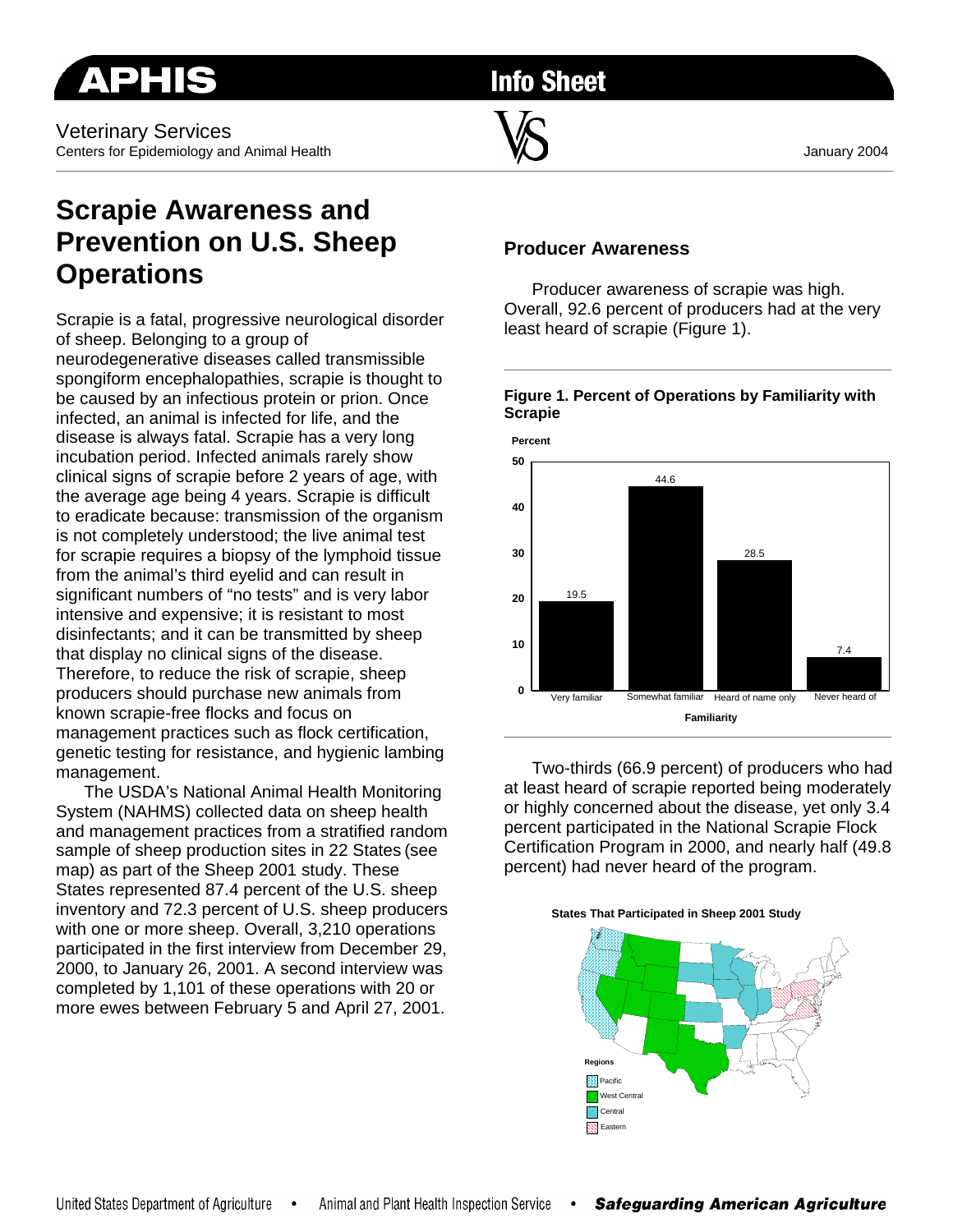# **Breed**

Historically, black-faced sheep have accounted for the majority of known scrapie-infected sheep in the United States. However, at the time of the study, the U.S. sheep population was comprised primarily of fine or medium wool, white-faced breeds (52.2 percent of sheep). Crossbred sheep (which may have black, white, or mottled faces) accounted for 29.4 percent of U.S. sheep; blackfaced breeds accounted for only 8.9 percent. There also were regional breed differences, with nearly one-fourth (23.3 percent) of sheep in the Eastern region (see map previous page) being black-faced breeds, compared to only 5.5 percent in the West Central region (Figure 2).

**Figure 2. Percent of Sheep and Lamb Inventory by Breed Category and by Region.**

**\_\_\_\_\_\_\_\_\_\_\_\_\_\_\_\_\_\_\_\_\_\_\_\_\_\_\_\_\_\_\_\_\_\_\_\_\_\_\_\_\_\_\_\_\_\_\_\_\_\_\_\_\_\_\_\_** 



# **Genetic Testing for Scrapie**

If exposed to scrapie, sheep with specific genetic variations at codon 171 have been found to be either susceptible or more resistant to developing clinical signs of scrapie. As part of the NAHMS Sheep 2001 study, 13,199 samples were genotyped at codon 171. Results are available in the NAHMS information sheet *Distribution of Genotypes at Codon 171 in U.S. Sheep* (November 2003)*.* Overall, 10.8 percent of operations that had heard of scrapie used genetic selection to control or prevent the disease (Figure 3).

**Figure 3. For Operations that Had Heard of Scrapie and Did Any Genetic Selection for Scrapie Control, Percent of Operations that Carried Out the Listed Practices** 

**\_\_\_\_\_\_\_\_\_\_\_\_\_\_\_\_\_\_\_\_\_\_\_\_\_\_\_\_\_\_\_\_\_\_\_\_\_\_\_\_\_\_\_\_\_\_\_\_\_\_\_\_\_\_\_\_** 



Of those operations, 22.6 percent selected lesssusceptible breeds (low prevalence breeds) of rams or ewes; 17.2 percent culled genetically moresusceptible ewes; 27.0 percent selected genetically less-susceptible ewes; and 76.8 percent selected replacement rams that were genetically less susceptible to scrapie (e.g., RR alleles).

# **Lambing Management**

Even though infected animals most often do not show signs of scrapie until they are 2 years of age or older, the highest risk period for infection appears to be at birth or soon after. Because transmission is thought to occur primarily through the environment and because placentas are a source of infection, careful management of the lambing environment is crucial in preventing exposure and infection of neonatal lambs (see Table 1 following page).